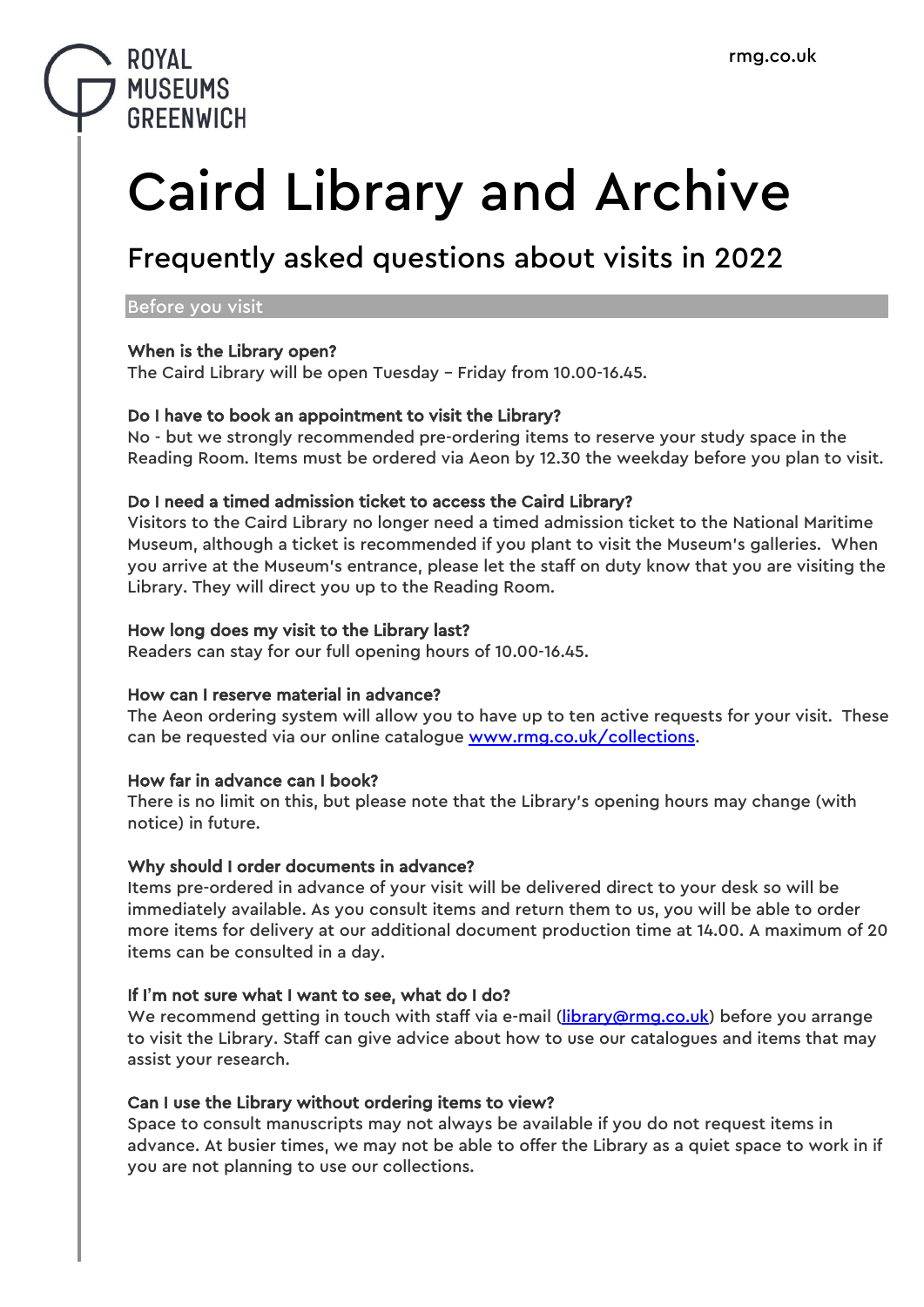

# Can I come to use the computers in the Library?

Our public computers are provided for access to our catalogues and electronic resources and can be used by all users. You may wish to bring your own computer or mobile device to connect to our free WiFi to access these resources.

# Are facilities to view microfilm / microfiche available?

We have one digital microfilm / fiche viewer available for use. Please bring a USB stick if you wish to save copies, as the machine is not connected to printers or the internet.

# Can I bring friends / family with me to the Library?

Yes. The Library can be used by all aged eight years and up. Everyone will need a reader's ticket and to show ID on arrival.

During regular opening hours, our maximum group size is four people. If you are looking visit as part of a larger group, please contact us via: library@rmq.co.uk.

# I can**'**t currently visit - do you offer copies of your documents?

Yes, we can supply copies of documents, please see more details at [https://www.rmg.co.uk/national-maritime-museum/caird-library/professional-digital](https://www.rmg.co.uk/national-maritime-museum/caird-library/professional-digital-imaging)[imaging](https://www.rmg.co.uk/national-maritime-museum/caird-library/professional-digital-imaging)

#### On the day of your visit

# How can I access your catalogues during my visit?

We recommend bringing your own laptop, tablet or mobile device to access our catalogues and electronic resources. The Museum's free public WiFi is available to all Museum visitors and provides access to the electronic resources we subscribe to whilst you are onsite.

# When are your document production times?

You will be able to have ten active requests. Active requests are items that are awaiting production, in the process of being delivered, or are at your desk. Once you have placed an item on the returns trolley, staff will mark this off and you will be able to order additional items:

| Order by             | <b>Delivered at</b> |
|----------------------|---------------------|
| 12.30 the day before | 10.00               |
| 13.00                | 14.00               |

#### How can I copy the documents I**'**m viewing?

We strongly recommend bringing your own camera (a phone camera is fine) to take your own non-flash photographs for private, non-commercial research use. As ever, please do follow staff guidance on item handling, copyright and data protection and always ask permission from staff before taking photographs.

# Can you guarantee a silent study space?

From 3 May – 2 September 2022 we cannot guarantee a silent study space in the Library. Staff on duty will aim to keep the Reading Room as quiet as possible, but it is likely that there will be some degree of quiet conversation in the Library.